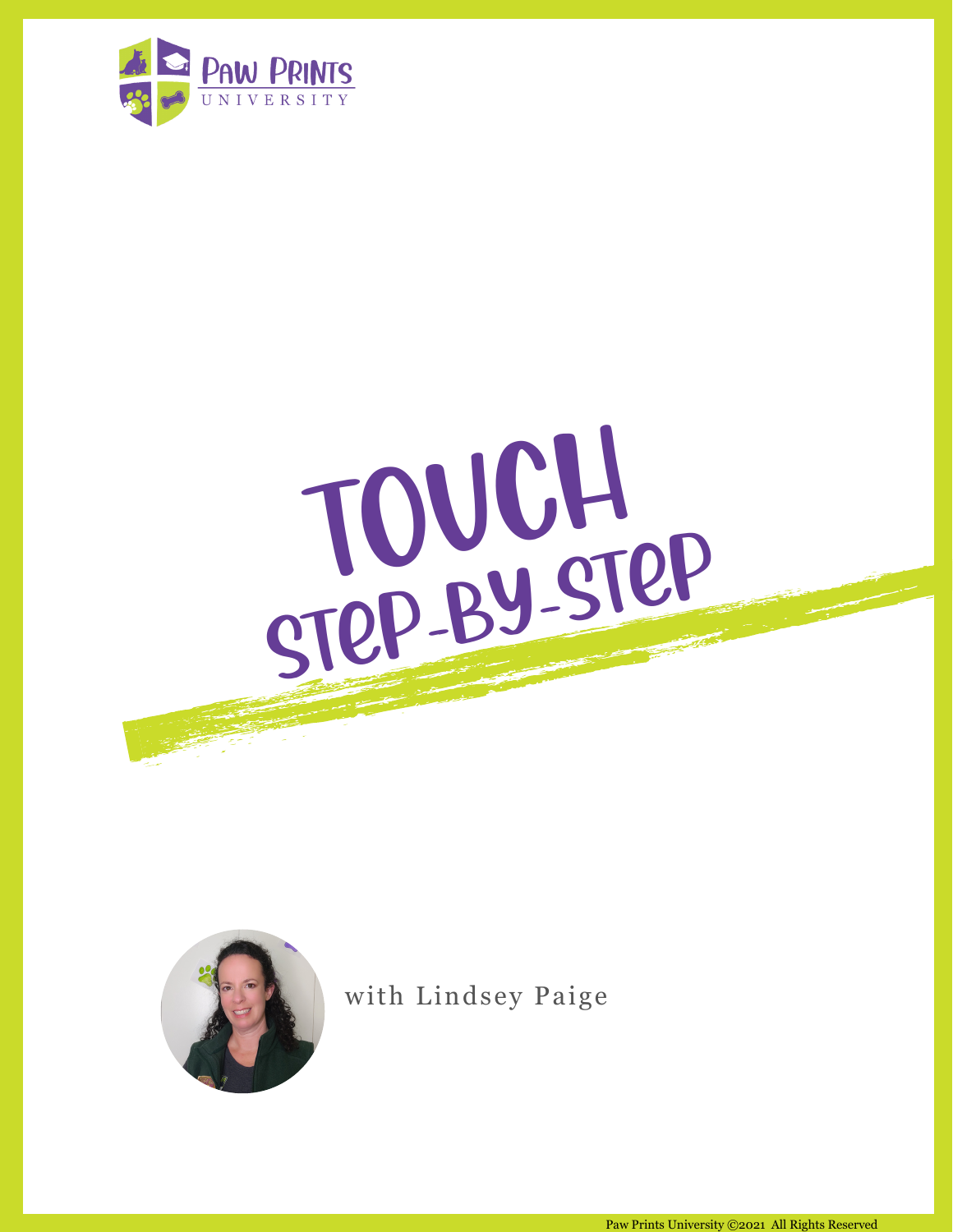# PREPARATION

- 1. Prepare a bag of pea-sized treats in your treat pouch
- Start in a low distraction area of your home or yard 2.
- If your dog is easily distracted, you can connect them to you with a short 3. leash wrapped around your waist to keep them close to you so you are hands free and they aren't able to wander away from you.

### Part One

- Hold five pea-sized treats in one hand and rub scent of the treats onto the 1. fingers of your other hand.
- Put both hands behind your back. 2.
- 3. Bring the empty, scented hand out from behind your back and hold it TWO (2) inches from the dog's nose, with two fingers extended.
- When your dog touches their nose anywhere to your hand, immediately 4. mark the behavior with enthusiastic "yes" and quickly reward with a treat from your other hand.
- REPEAT steps 1-4, making sure that both hands start out BEHIND your 5. back.
- When you get FIVE for FIVE in a row, you are ready to increase distance to 6. FOUR (4) inches.
- Follow steps 1-4 moving your target hand to about FOUR (4) inches away 7. from their nose.
- When you get FIVE for FIVE in a row, you are ready to increase distance to 8. SIX (6) inches
- Follow steps 1-4 moving your target hand to about SIX (6) inches away 9. from their nose.
- When you are able to get FIVE for FIVE at SIX (6) inches, you are ready for 10.PART TWO.

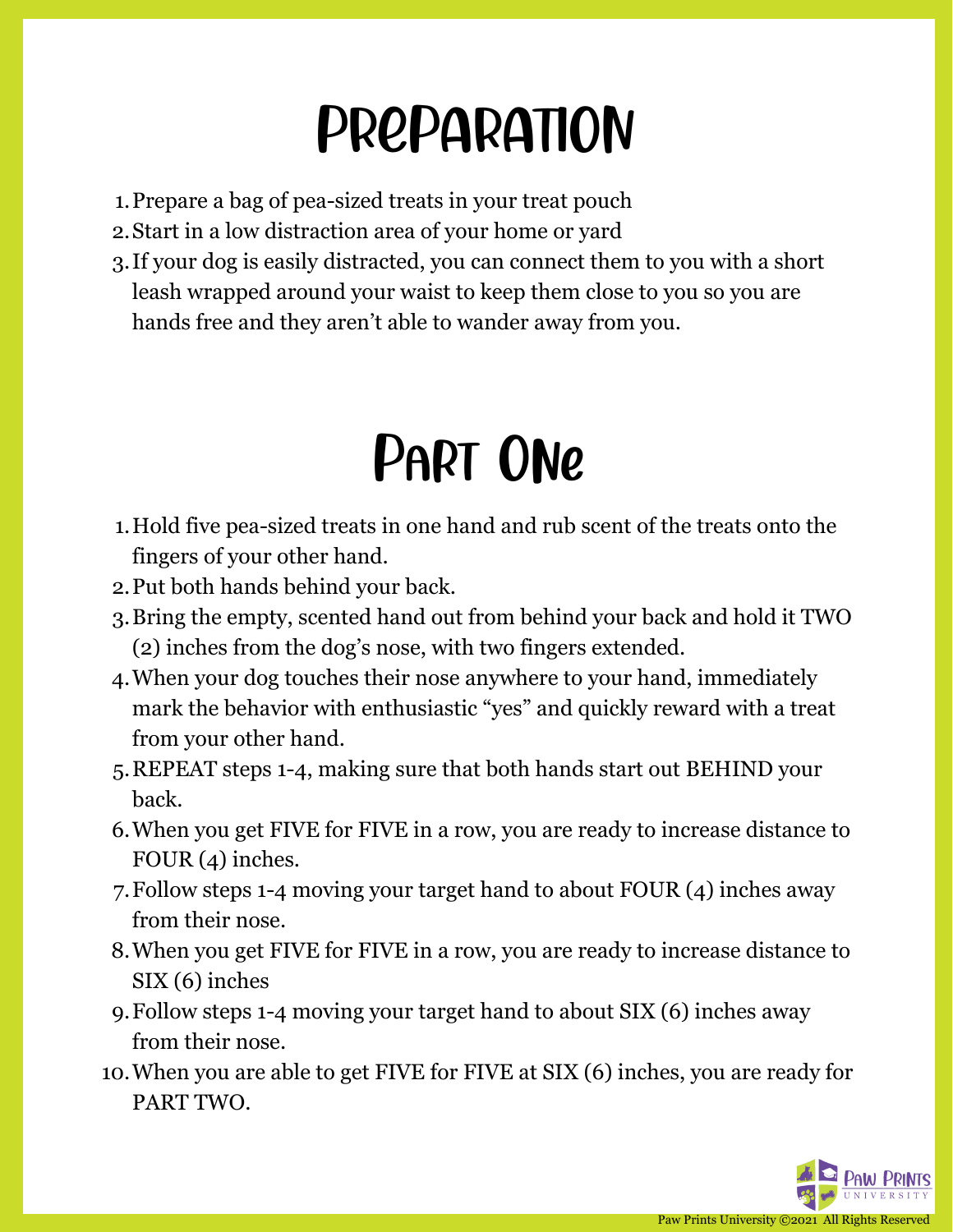# Part Two

- 1. Repeat PART ONE and SWITCH hands making your other hand the target.
- Start out at TWO inches and work up to SIX inches again gradually. 2.
- When you have had success (FIVE for FIVE) at SIX inches with both hands, 3. move on to PART THREE

# Part Three

- Start out with both hands behind your back. 1.
- Say "touch" and then show the dog the hand signal with 2 extended fingers, 2. about 1 foot from the side of his nose.
- When the dog touches his nose to your hand, immediately mark (say "Yes!" 3. or "Good Dog!") and reward directly from your other hand.
- Repeat several times then begin showing the target from different angles 4. but at the same distance.
- Once this is established, begin to practice with your other hand as the 5.target.Once the dog shows consistent understanding, try increasing the distance from his nose to 2-5 feet. Try moving her to your right and left sides using your hand as the target. For fun, you might try getting him to jump up by putting the hand target out over their head!